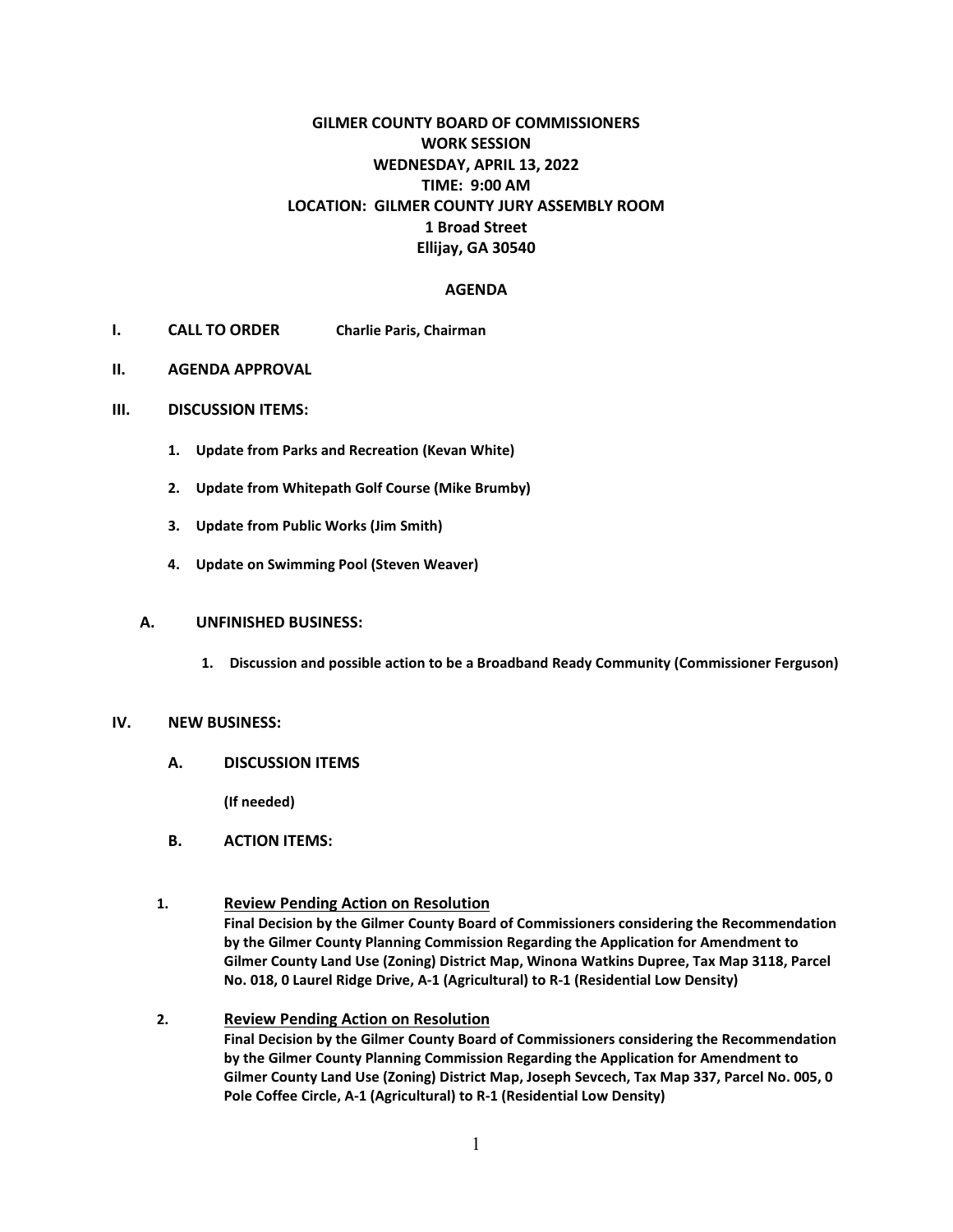### **3. Review Pending Action on Resolution**

**Final Decision by the Gilmer County Board of Commissioners considering the Recommendation by the Gilmer County Planning Commission Regarding the Application for Amendment to Gilmer County Land Use (Zoning) District Map, Sherry Hyde, Tax Map 3111, Parcel No. 090B, 260 Ivy Ridge, A-1 (Agricultural) to R-1 (Residential Low Density)** 

### **4. Review Pending Action on Resolution**

**Final Decision by the Gilmer County Board of Commissioners considering the Recommendation by the Gilmer County Planning Commission Regarding the Application for Amendment to Gilmer County Land Use (Zoning) District Map, Gard & Katie Burchfield, Tax Map 3138, Parcel No. 010K, 0 New Liberty Trail, A-1 (Agricultural) to R-1 (Residential Low Density)** 

#### **5. Review Pending Action on Resolution**

**Final Decision by the Gilmer County Board of Commissioners considering the Recommendation by the Gilmer County Planning Commission Regarding the Application for Amendment to Gilmer County Land Use (Zoning) District Map, Thomas & Deborah Jones, Tax Map 3022, Parcel No. 013, 1769 Hap Holt Road, R-2 (Residential High Density) to R-2 (Residential High Density w/Conditional Use)** 

# **6. Review Pending Action on Resolution**

**Final Decision by the Gilmer County Board of Commissioners considering the Recommendation by the Gilmer County Planning Commission Regarding the Application for Amendment to Gilmer County Land Use (Zoning) District Map, Ray & Judy Gibson, Tax Map 3039C, Parcel No. 001, 5466 Hwy 382 W, R-1 (Residential Low Density) to A-1 (Agricultural)** 

#### **V. CITIZENS WISHING TO SPEAK**

- **7. Review Pending Action on Resolution Discussion and possible action authorizing the County Attorney to begin the revisions to the Excise Tax on Rooms, Lodging's and Accommodations Ordinance (Chairman Paris)**
- **8. Review Pending Action on Resolution Discussion and possible action for a grant to clean up illegal tire dumps (Chairman Paris)**
- **9. Review Pending Action on Resolution Discussion and possible action to validate the List of Gilmer County Roads (Chairman Paris)**
- **10. Review Pending Action on Resolution Discussion and possible action to conduct Judicial in Rem Tax Foreclosures (Chairman Paris)**
- **VI. EXECUTIVE SESSION: Consultation with the county attorney or other legal counsel to discuss pending or potential litigation, settlement, claims, administrative proceedings,or other judicial actions brought or to be brought by or against the county or any officer or employee in which the county or any officer or employee may be directly involved asprovided in O.C.G.A. 50-14-2(1); consultation with the county attorney or otherlegal counsel to discuss negotiationsto purchase, dispose of, or lease property asprovided inO.C.G.A. 50-14-3(b) and discussion or deliberation on the appointment, employment, compensation, hiring, disciplinary action or dismissal, or periodic evaluation orrating of a county officer or employee as provided by O.C.G.A. 50-14-3(6).**

**(If needed)**